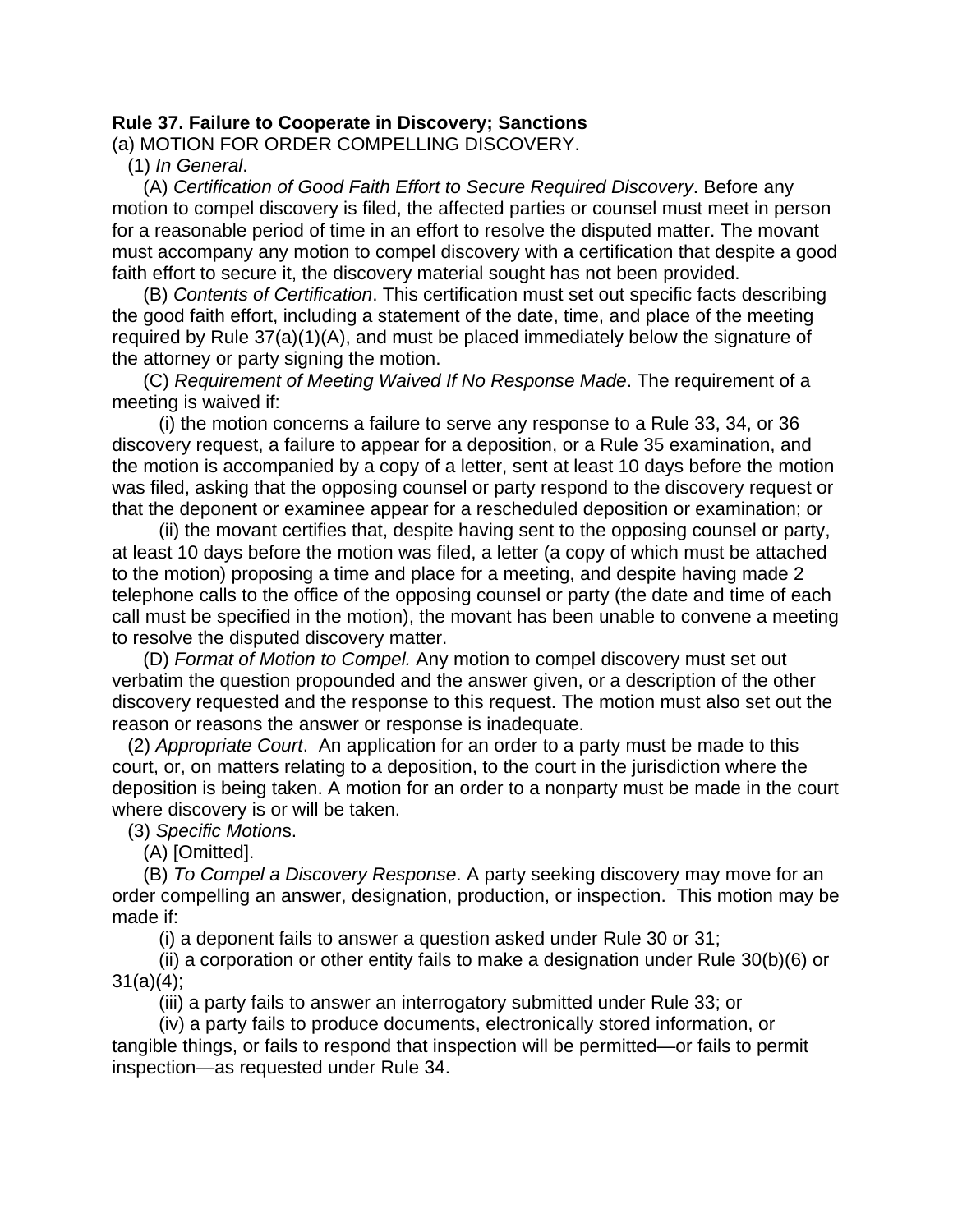(C) *Related to a Deposition*. When taking an oral deposition, the party asking a question may complete or adjourn the examination before moving for an order.

 (4) *Evasive or Incomplete Answer or Response*. For purposes of Rule 37(a), an evasive or incomplete answer or response must be treated as a failure to answer or respond.

(5) *Payment of Expenses; Protective Orders*.

 (A) *If the Motion Is Granted (or Discovery Is Provided After Filing)*. If the motion is granted—or if the requested discovery is provided after the motion was filed—the court must, after giving an opportunity to be heard, require the party or deponent whose conduct necessitated the motion, the party or attorney advising that conduct, or both to pay the movant's reasonable expenses incurred in making the motion, including attorney's fees. But the court must not order this payment if:

 (i) the movant filed the motion before attempting in good faith to obtain the discovery without court action;

(ii) the opposing party's response or objection was substantially justified; or

(iii) other circumstances make an award of expenses unjust.

 (B) *If the Motion Is Denied*. If the motion is denied, the court may issue any protective order authorized under Rule 26(c) and must, after giving an opportunity to be heard, require the movant, the attorney filing the motion, or both to pay the party or deponent who opposed the motion its reasonable expenses incurred in opposing the motion, including attorney's fees. But the court must not order this payment if the motion was substantially justified or other circumstances make an award of expenses unjust.

 (C) *If the Motion Is Granted in Part and Denied in Part*. If the motion is granted in part and denied in part, the court may issue any protective order authorized under Rule 26(c) and may, after giving an opportunity to be heard, apportion the reasonable expenses for the motion.

## (b) FAILURE TO COMPLY WITH A COURT ORDER.

 (1) *Sanctions Sought in the Jurisdiction Where the Deposition Is Taken*. If the court where the discovery is taken orders a deponent to be sworn or to answer a question and the deponent fails to obey, the failure may be treated as contempt of court. If a deposition-related motion is transferred to the court where the action is pending, and that court orders a deponent to be sworn or to answer a question and the deponent fails to obey, the failure may be treated as contempt of either the court where the discovery is taken or the court where the action is pending.

(2) *Sanctions Sought in This Court*.

 (A) *For Not Obeying a Discovery Order*. If a party or a party's officer, director, or managing agent—or a witness designated under Rule 30(b)(6) or 31(a)(4)—fails to obey an order to provide or permit discovery, including an order under Rule 26(e), 35, or 37(a), the court may issue further just orders. They may include the following:

 (i) directing that the matters embraced in the order or other designated facts be taken as established for the purposes of the action, as the prevailing party claims;

 (ii) prohibiting the disobedient party from supporting or opposing designated claims or defenses, or from introducing designated matters in evidence;

(iii) striking pleadings in whole or in part;

(iv) staying further proceedings until the order is obeyed;

(v) dismissing the action or proceeding in whole or in part;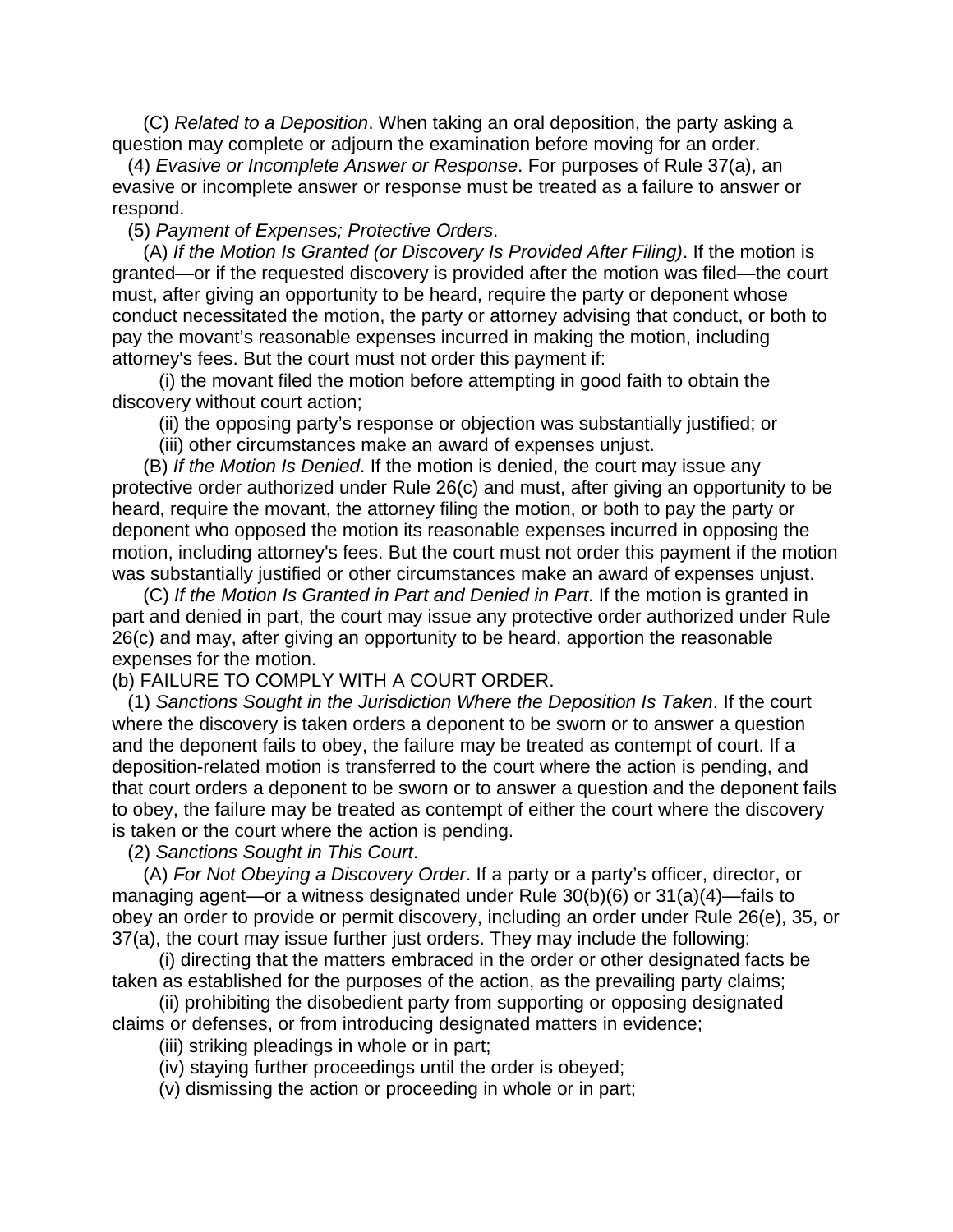(vi) rendering a default judgment against the disobedient party; or

 (vii) treating as contempt of court the failure to obey any order except an order to submit to a physical or mental examination.

 (B) *For Not Producing a Person for Examination*. If a party fails to comply with an order under Rule 35(a) requiring it to produce another person for examination, the court may issue any of the orders listed in Rule 37(b)(2)(A)(i)–(vi), unless the disobedient party shows that it cannot produce the other person.

 (C) *Payment of Expenses*. Instead of or in addition to the orders above, the court must order the disobedient party, the attorney advising that party, or both to pay the reasonable expenses, including attorney's fees, caused by the failure, unless the failure was substantially justified or other circumstances make an award of expenses unjust. (c) FAILURE TO ADMIT. If a party fails to admit what is requested under Rule 36 and if the requesting party later proves a document to be genuine or the matter true, the requesting party may move that the party who failed to admit pay the reasonable expenses, including attorney's fees, incurred in making that proof. The court must so order unless:

(A) the request was held objectionable under Rule 36(a);

(B) the admission sought was of no substantial importance;

 (C) the party failing to admit had a reasonable ground to believe that it might prevail on the matter; or

(D) there was other good reason for the failure to admit.

(d) PARTY'S FAILURE TO ATTEND ITS OWN DEPOSITION, SERVE ANSWERS TO INTERROGATORIES, OR RESPOND TO A REQUEST FOR INSPECTION.

(1) *In General*.

(A) *Motion; Grounds for Sanctions*. The court may, on motion, order sanctions if:

 (i) a party or a party's officer, director, or managing agent—or a person designated under Rule 30(b)(6) or 31(a)(4)— fails, after being served with proper notice, to appear for that person's deposition; or

 (ii) a party, after being properly served with interrogatories under Rule 33 or a request for inspection under Rule 34, fails to serve its answers, objections, or written response.

 (B) *Certification*. A motion for sanctions for failing to answer or respond must include a certification that the movant has in good faith conferred or attempted to confer with the party failing to act in an effort to obtain the answer or response without court action.

 (2) *Unacceptable Excuse for Failing to Act*. A failure described in Rule 37(d)(1)(A) is not excused on the ground that the discovery sought was objectionable, unless the party failing to act has a pending motion for a protective order under Rule 26(c).

 (3) *Types of Sanctions*. Sanctions may include any of the orders listed in Rule 37(b)(2)(A)(i)–(vi). Instead of or in addition to these sanctions, the court must require the party failing to act, the attorney advising that party, or both, to pay the reasonable expenses, including attorney's fees, caused by the failure, unless the failure was substantially justified or other circumstances make an award of expenses unjust. (e) FAILURE TO PRESERVE ELECTRONICALLY STORED INFORMATION. If electronically stored information that should have been preserved in the anticipation or conduct of litigation is lost because a party failed to take reasonable steps to preserve it, and it cannot be restored or replaced through additional discovery, the court: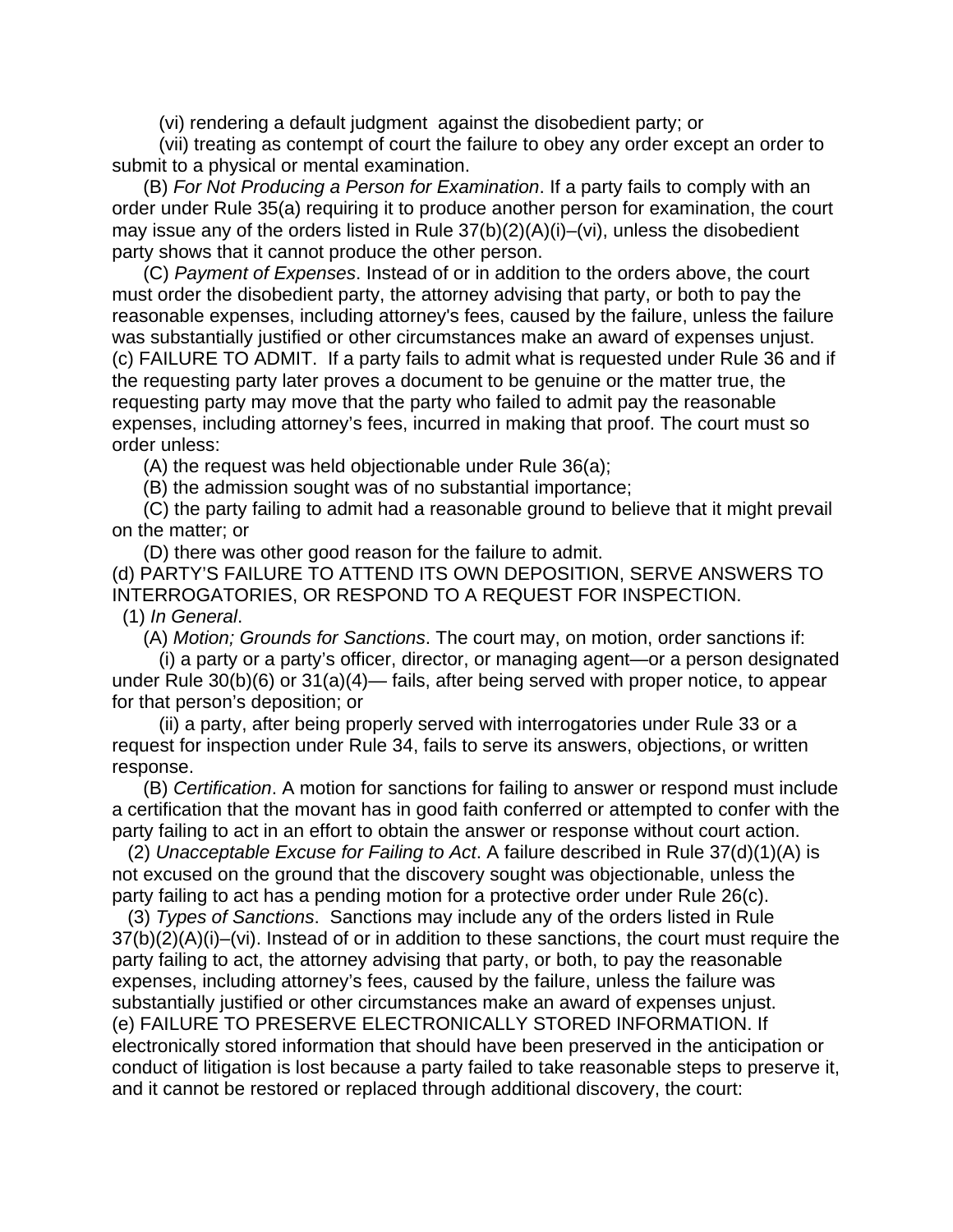(1) upon finding prejudice to another party from loss of the information, may order measures no greater than necessary to cure the prejudice; or

 (2) only upon finding that the party acted with the intent to deprive another party of the information's use in the litigation may:

(A) presume that the lost information was unfavorable to the party;

 (B) instruct the jury that it may or must presume the information was unfavorable to the party; or

(C) dismiss the action or enter a default judgment.

(f) EXPENSES AGAINST UNITED STATES OR DISTRICT OF COLUMBIA. Except to the extent permitted by statute, expenses and fees may not be awarded against the United States or the District of Columbia under this rule.

## COMMENT TO 2017 AMENDMENTS

 This rule was amended to conform to the 2013 and 2015 amendments to *Federal Rule of Civil Procedure 37*. Section (b) was amended to allow the transfer of a deposition-related motion to the court where the action is pending. Violation of any resulting order may be treated as contempt of either the court where discovery is taken or the court where the action is pending.

 Consistent with the 2015 federal amendment, section (e) now addresses the preservation of electronically stored information. The rule does not seek to define the duty to preserve; instead, it focuses on the remedies available once the court has determined that there was a duty to preserve electronically stored information and that the information was lost.

 A cross-reference in subsection (b)(2)(B) has been corrected to reflect that a judge may issue any of the orders listed in Rule 37(b)(2)(A)(i)–(vi). Subsection (b)(2)(A)(vi) was inadvertently omitted when the Superior Court rule was amended in 2015.

## COMMENT

 Identical to *Federal Rule of Civil Procedure 37*, as amended in 2007, except for: (1) the deletion of references to initial disclosures under Rule 26(a) throughout; (2) the substitution of District of Columbia specific provisions for subsections (a)(1) and (2) and section (f); (3) the omission of subsection (a)(3)(A); (4) the addition of language referring to the production of documents, electronically stored information, and tangible things in subsection (a)(3)(B)(iv) to eliminate any arguable ambiguity as to the obligation to produce such items; (5) the substitution of District of Columbia specific titles in subsections (b)(1) and (2); and (6) the omission of subsection  $(c)(1)$ . Section (g) from previous versions of the rule has been deleted.

 The words "in person" have been added to subsection (a)(1) to clarify that the required meeting should be in person, which has always been the intention of the rule. As per the General Order, motions to compel discovery and motions relating to discovery must comply with Rules 5, 26(i) and 37(a) and must include the various certifications required by Rule 37(a). The meeting required under the circumstances set forth in Rule 37(a) must be face to face, for a reasonable period of time (usually at least 60 minutes) in an effort to resolve the matter before filing a motion. Motions lacking any